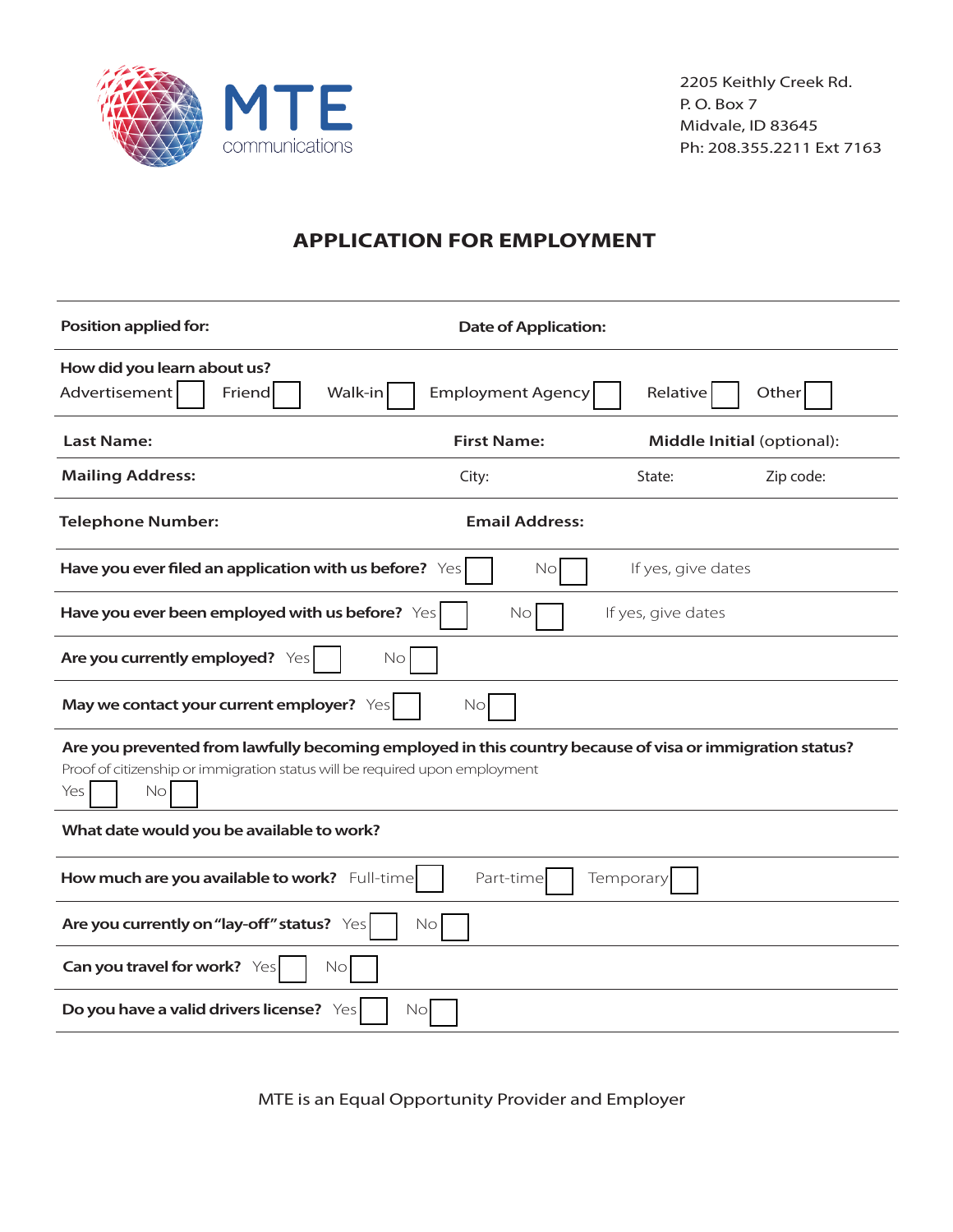# **MTE COMMUNICATIONS EDUCATION**

(Do not include year of completion)

|                                    | <b>Elementary School</b> | <b>High School</b> | Undergraduate<br><b>College/University</b> | Graduate/<br>Professional |
|------------------------------------|--------------------------|--------------------|--------------------------------------------|---------------------------|
| <b>School Name</b><br>and Location |                          |                    |                                            |                           |
| Diploma/Degree                     |                          |                    |                                            |                           |
| <b>Describe Course</b><br>of Study |                          |                    |                                            |                           |

**Describe any specialized training, apprenticeship, skills & extra-curricular activities:** 

**Describe any honors you have received:** 

**State any additional information you feel may be helpful to us in considering your application:**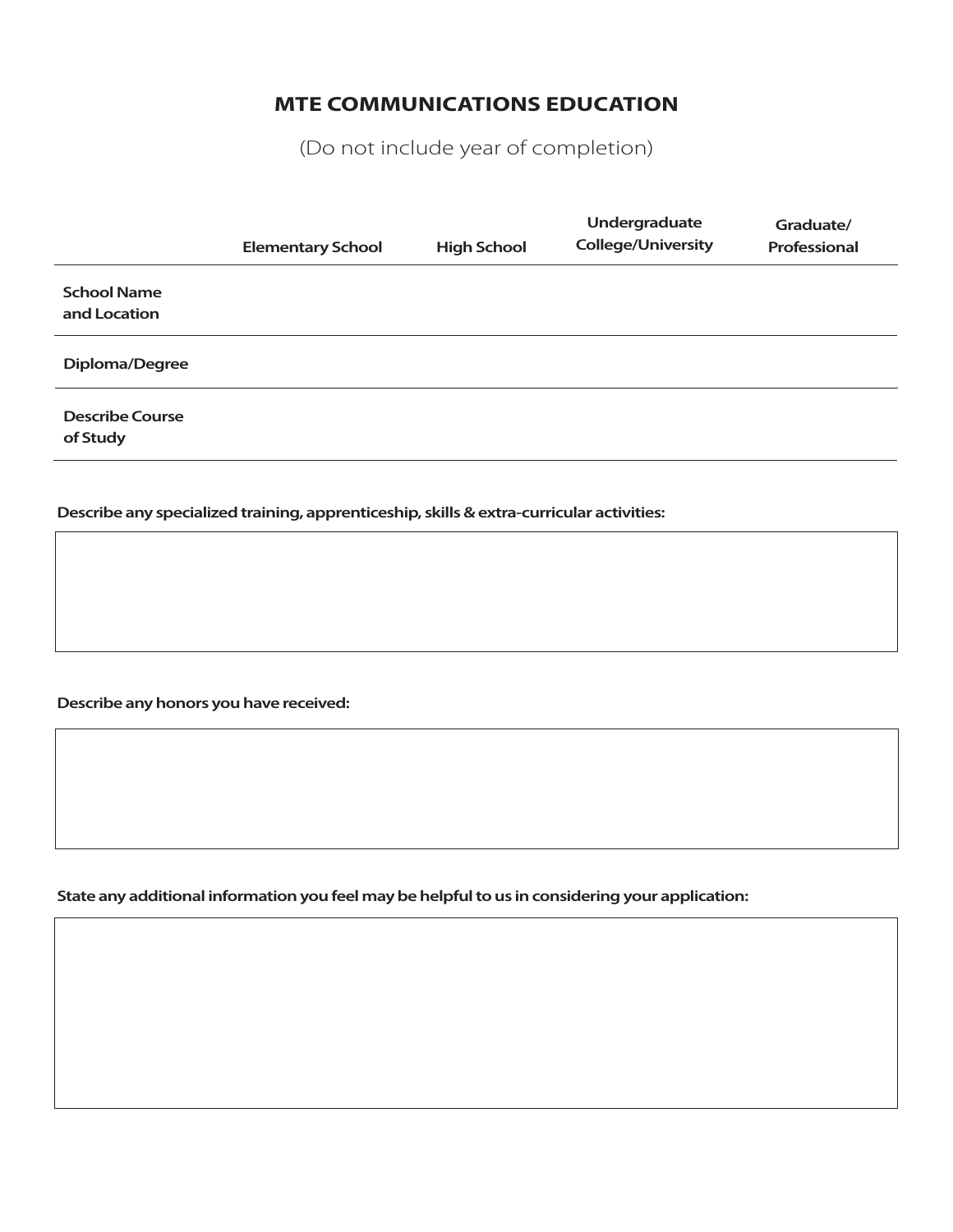Indicate any foreign language you can speak, read and/or write

|              | <b>Fluent</b> | Good | Fair |
|--------------|---------------|------|------|
| <b>Speak</b> |               |      |      |
| Read         |               |      |      |
| Write        |               |      |      |
|              |               |      |      |

List professional, trade, business or civic activities and offices held. Please exclude memberships which would **reveal sex, race, religion, national origin, age, ancestry, or handicap or other protected status:**

**Please share the names, mailing address and telephone number of three professional references who are not related to you:**

| - |  |
|---|--|
|   |  |

**Are you physically or otherwise unable to perform the duties of the job for which you are applying?**

| Yes l | Nο |
|-------|----|
|-------|----|

**1**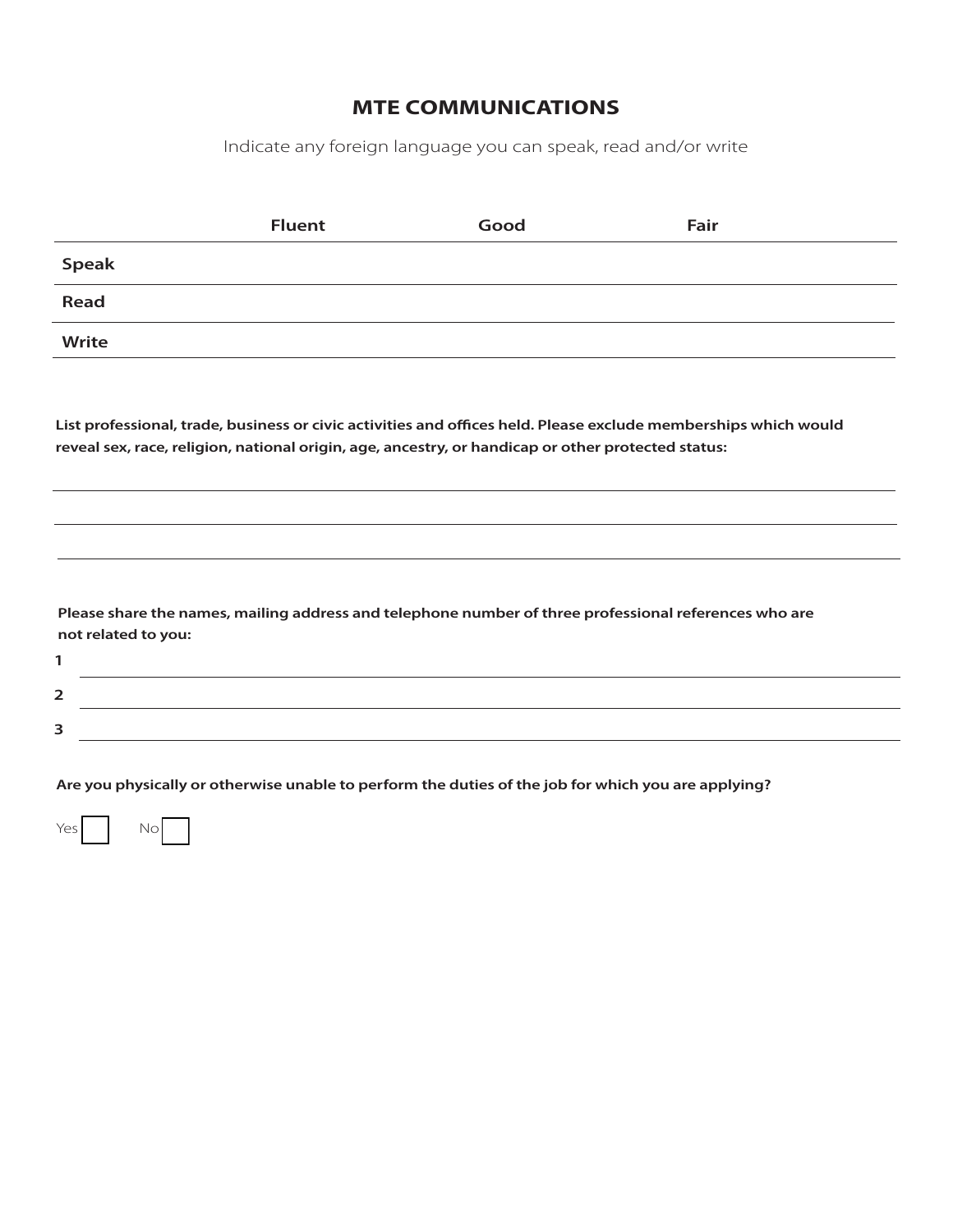Employment Experience

Start with your present or most recent job. Include any job-related military service assignments and volunteer activities. Please exclude organizations which indicate race, color, religion, gender, national origin, handicap or other protected status.

| <b>Employer:</b>                 |           |        |           |
|----------------------------------|-----------|--------|-----------|
| <b>Mailing Address:</b>          | City:     | State: | Zip code: |
| <b>Phone Number:</b>             |           |        |           |
| <b>Job Title:</b>                |           |        |           |
| <b>Work Performed:</b>           |           |        |           |
| <b>Reason for Leaving:</b>       |           |        |           |
| <b>Direct Supervisor:</b>        |           |        |           |
| Dates of Employment: Start date: | End date: |        |           |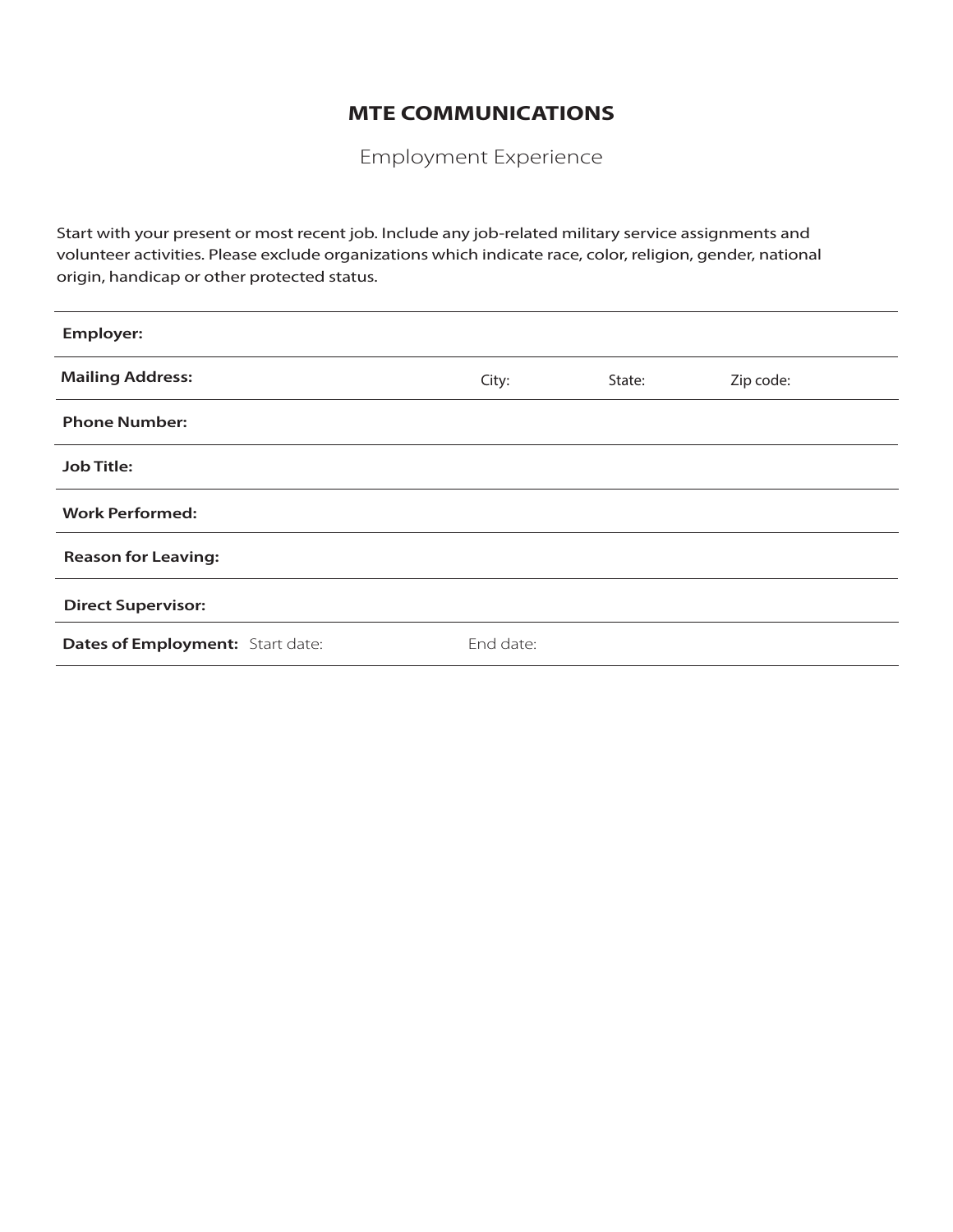Employment Experience

Start with your present or most recent job. Include any job-related military service assignments and volunteer activities. Please exclude organizations which indicate race, color, religion, gender, national origin, handicap or other protected status.

| <b>Employer:</b>                 |           |        |           |
|----------------------------------|-----------|--------|-----------|
| <b>Mailing Address:</b>          | City:     | State: | Zip Code: |
| <b>Phone Number:</b>             |           |        |           |
| <b>Job Title:</b>                |           |        |           |
| <b>Work Performed:</b>           |           |        |           |
| <b>Reason for Leaving:</b>       |           |        |           |
| <b>Direct Supervisor:</b>        |           |        |           |
| Dates of Employment: Start date: | End date: |        |           |

If additional space is needed, please continue on a separate sheet of paper or feel free to make a copy of this document.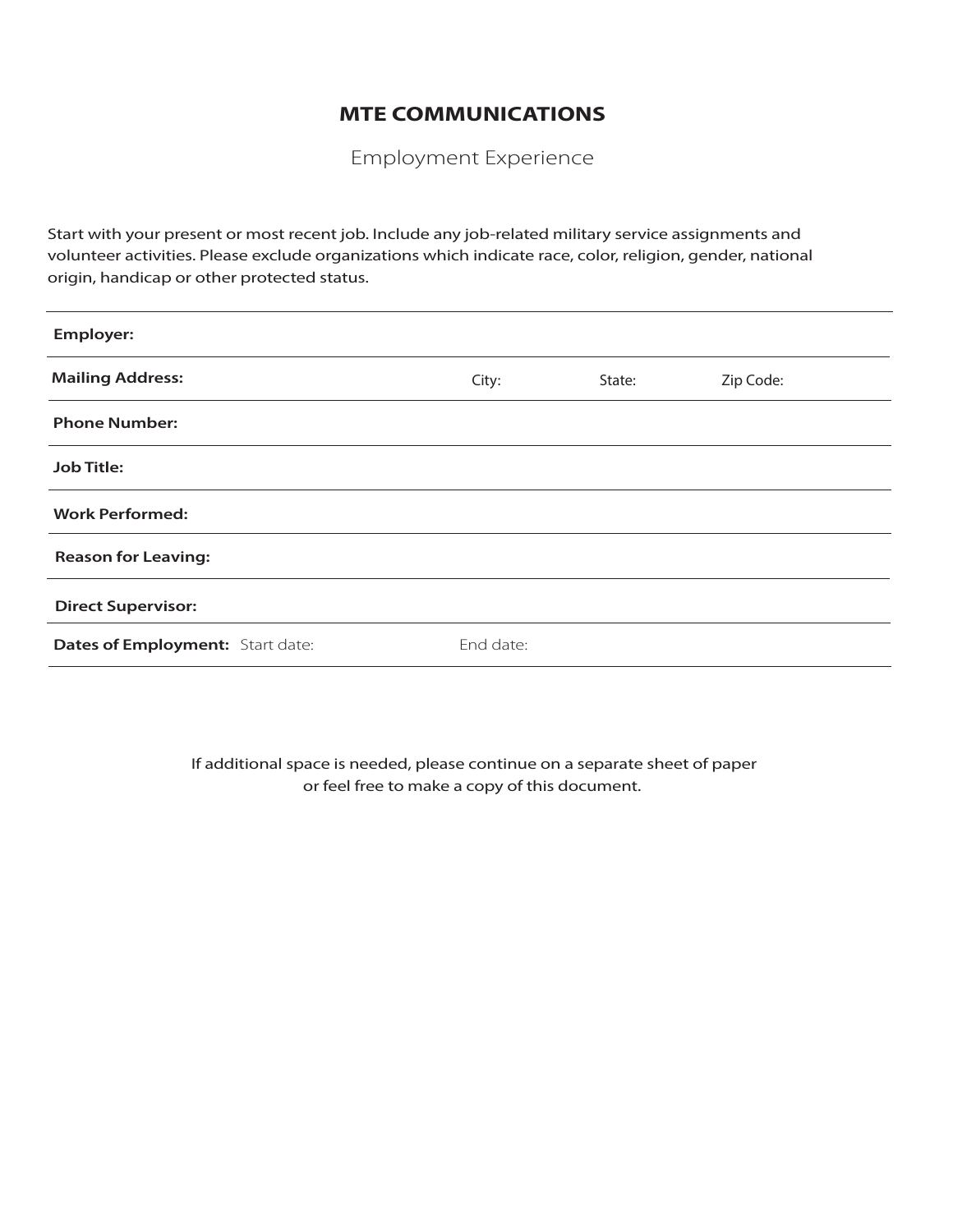Special Skills and Qualifications

Please summarize special job-related skills and qualification from employment or other work-related experiences.